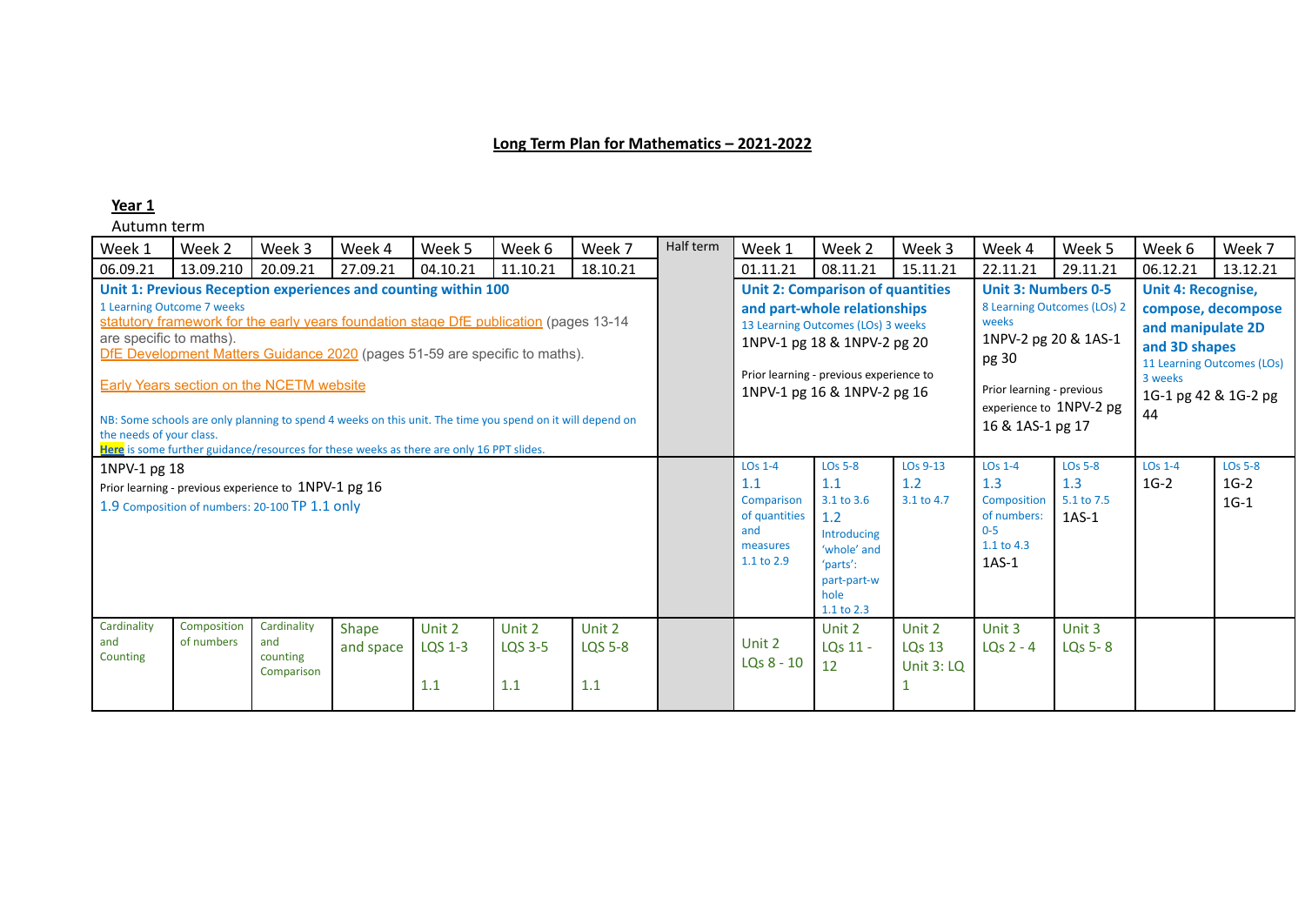Spring term

| Week 1                                                                                  | Week 2                      | Week 3                               | Week 4   | Week 5   | Week 6   | Week 7                                   | Half term | Week 1   | Week 2                             | Week 3   | Week 4    | Week 5                                        | Week 6   |
|-----------------------------------------------------------------------------------------|-----------------------------|--------------------------------------|----------|----------|----------|------------------------------------------|-----------|----------|------------------------------------|----------|-----------|-----------------------------------------------|----------|
| 03.01.22                                                                                | 10.01.22                    | 17.01.22                             | 24.01.22 | 31.01.22 | 07.02.22 | 14.02.22                                 |           | 28.02.22 | 07.03.22                           | 14.03.22 | 21.03.22  | 28.03.22                                      | 04.04.22 |
| Unit 4:<br>Recognise,<br>compose,<br>decompose<br>and manipulate<br>2D and 3D<br>shapes | <b>Unit 5: Numbers 0-10</b> |                                      |          |          |          | Unit 6:<br><b>Additive</b><br>structures |           |          | <b>Unit 6: Additive structures</b> |          | within 10 | <b>Unit 7: Addition and subtraction facts</b> |          |
| LO <sub>s</sub> 9-11<br>$1G-1$                                                          |                             | RtP.<br>1.?P <sub>D</sub><br>Segment |          |          |          |                                          |           |          |                                    |          |           |                                               |          |
|                                                                                         |                             |                                      |          |          |          |                                          |           |          |                                    |          |           |                                               |          |

| Week 1                      | Week 2   | Week 3   | Week 4   | Week 5                                                        | Half Term | Week 1            | Week 2   | Week 3   | Week 4   | Week 5                                                 | Week 6        | Week 7   |
|-----------------------------|----------|----------|----------|---------------------------------------------------------------|-----------|-------------------|----------|----------|----------|--------------------------------------------------------|---------------|----------|
| 25.04.22                    | 02.05.22 | 09.05.22 | 16.05.22 | 23.05.22                                                      |           | 06.06.22          | 13.06.22 | 20.06.22 | 27.06.22 | 04.07.22                                               | 11.07.22      | 18.07.22 |
| <b>Unit 8: Numbers 0-20</b> |          |          |          | <b>Unit 9:</b><br><b>Unitising</b><br>and coin<br>recognition |           | Unit 9: continued |          |          |          | <b>Unit 10:</b><br><b>Position</b><br>and<br>direction | Unit 11: Time |          |
|                             |          |          |          |                                                               |           |                   |          |          |          |                                                        |               |          |
|                             |          |          |          |                                                               |           |                   |          |          |          |                                                        |               |          |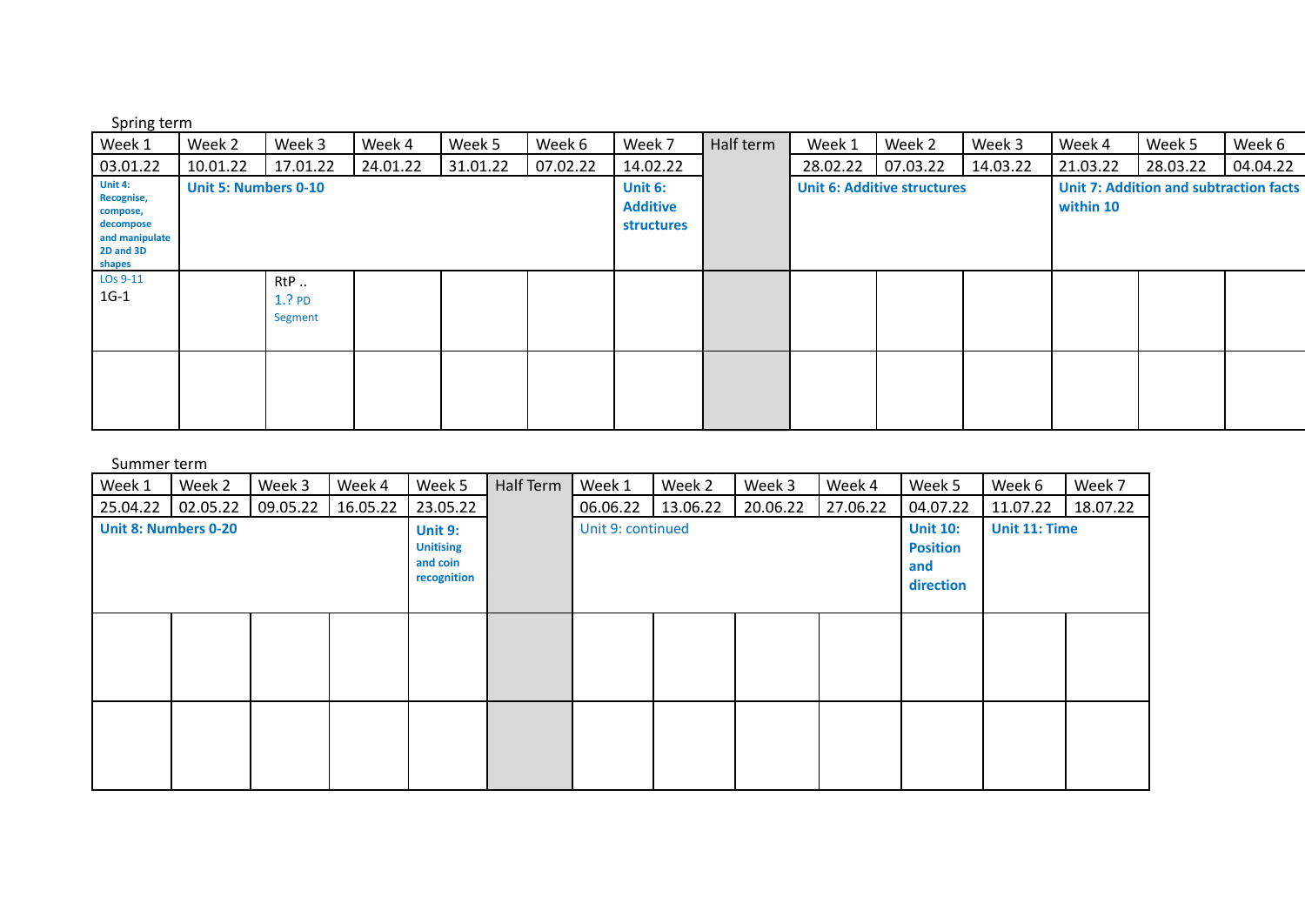Autumn term

| Week 1                                                                                                 | Week 2                                                                                                                        | Week 3                                                    | Week 4                         | Week 5                                                                                       | Week 6                                                                                                        | Week 7                                     | Half term | Week 1                                                                                                                                                                                       | Week 2                                                                                                                                                                                                                                                                                               | Week 3                                                                                                                              | Week 4                                                                                                                     | Week 5                                                                                                                                                                                                                                                                                                                                                                        | Week 6                                                                                                                                    | Week 7                         |
|--------------------------------------------------------------------------------------------------------|-------------------------------------------------------------------------------------------------------------------------------|-----------------------------------------------------------|--------------------------------|----------------------------------------------------------------------------------------------|---------------------------------------------------------------------------------------------------------------|--------------------------------------------|-----------|----------------------------------------------------------------------------------------------------------------------------------------------------------------------------------------------|------------------------------------------------------------------------------------------------------------------------------------------------------------------------------------------------------------------------------------------------------------------------------------------------------|-------------------------------------------------------------------------------------------------------------------------------------|----------------------------------------------------------------------------------------------------------------------------|-------------------------------------------------------------------------------------------------------------------------------------------------------------------------------------------------------------------------------------------------------------------------------------------------------------------------------------------------------------------------------|-------------------------------------------------------------------------------------------------------------------------------------------|--------------------------------|
| 06.09.21                                                                                               | 13.09.210                                                                                                                     | 20.09.21                                                  | 27.09.21                       | 04.10.21                                                                                     | 11.10.21                                                                                                      | 18.10.21                                   |           | 01.11.21                                                                                                                                                                                     | 08.11.21                                                                                                                                                                                                                                                                                             | 15.11.21                                                                                                                            | 22.11.21                                                                                                                   | 29.11.21                                                                                                                                                                                                                                                                                                                                                                      | 06.12.21                                                                                                                                  | 13.12.21                       |
|                                                                                                        | Unit 1: Numbers 10 to 100<br>17 Learning Outcomes (LOs) 4 weeks<br>2NPV-1 pg 51 & 2NPV-2 pg 53<br>Prior learning 1NPV-2 pg 20 |                                                           |                                |                                                                                              | <b>Unit 2: Calculations within 20</b><br>13 Learning Outcomes (LOs) 3 weeks<br>2AS-1 pg 57 & 2AS-2 pg 59      |                                            |           | Unit 3:<br><b>Fluently</b><br>add and<br>subtract<br>within 10<br>2 Learning<br><b>Outcomes</b><br>(LOs) 1<br>week <sup>*</sup><br>$2NF-1$ pg<br>55<br>Prior<br>learning<br>$1NF-1$ pg<br>24 | <b>Unit 4: Addition and</b><br>subtraction of<br>two-digit numbers (1)<br>20 Learning Outcomes (LOs)<br>2 weeks <sup>*</sup><br>2AS-3 pg 62<br>Prior learning Add and<br>subtract within 10, for<br>know that a multiple<br>of 10 is made up from<br>a number of tens, for<br>example, 50 is 5 tens. | example 6+3=9; 6-2=4;                                                                                                               | 2MD-1 pg 69                                                                                                                | <b>Unit 5: Introduction to multiplication</b><br>34 Learning Outcomes (LOs) 7 weeks<br>Prior learning Recognise repeated addition<br>contexts and represent them with multiplication<br>equations. Relate grouping problems where the<br>number of groups is unknown to multiplication<br>equations with a missing factor, and to division<br>equations (quotitive division). |                                                                                                                                           |                                |
| LO <sub>s</sub> 1-5<br>1.8<br>Composition<br>of numbers:<br>multiples of<br>10 up to 100<br>1.1 to 3.7 | LOs 6-10<br>1.8<br>4.1 to 5.9<br>1.9<br>Composition<br>of numbers:<br>20-100<br>1.1 to 2.5                                    | LOs 11-15<br>2NPV-1<br><b>2NPV-2</b><br>1.9<br>2.6 to 4.5 | LOs 16-17<br>1.9<br>5.1 to 6.6 | LO <sub>s</sub> 1-5<br>1.11<br>Addition<br>and<br>subtraction:<br>bridging 10<br>1.1 to 4.10 | LOs 6-10<br>1.11<br>5.1 to 6.8<br>$2AS-1$<br>1.12<br>Subtraction<br>as<br>difference<br>1.1 to 2.5<br>$2AS-2$ | LOs 11-13<br>1.12<br>3.1 to 4.3<br>$2AS-2$ |           | $LOS 1-2$<br>$2NF-1$<br>1.7 Addition<br>and<br>subtraction:<br>strategies<br>within 10<br>$TP1-6$ as<br>required                                                                             | LOs 1-11<br>1.13<br>Addition<br>and<br>subtraction:<br>two-digit<br>and<br>single-digit<br>numbers<br>1.1 to 4.9<br>$2AS-3$                                                                                                                                                                          | LOs 12-20<br>1.14<br>Addition<br>and<br>subtraction:<br>two-digit<br>numbers<br>and<br>multiples of<br>ten<br>1.1 to 4.3<br>$2AS-3$ | LO <sub>s</sub> 1-5<br>2.2<br>Structures:<br>multiplicati<br>on<br>representin<br>g equal<br>groups<br>1.1 to 4.4<br>2MD-1 | LOs 6-10<br>2.2<br>5.1 to 5.4<br>2.3 Times<br>tables:<br>groups of 2<br>and<br>commutativi<br>ty (part $1$ )<br>1.1 to 2.5<br>$2MD-1$                                                                                                                                                                                                                                         | LOs 11-15<br>2.3<br>2.6 to 3.4<br>2.4 Times<br>tables:<br>groups of 10<br>and of 5,<br>and factors<br>of 0 and 1<br>1.1 to 1.9<br>$2MD-1$ | LOs 16-20<br>2.4<br>2.1 to 3.6 |
| Unit 1<br>1.8 LOs 1-4                                                                                  | Unit 1<br>1.8 LOs 5-6                                                                                                         | Unit 1<br>1.8 LOs 6-8                                     | Unit 1<br>1.9 LOs 9-12         | Unit 1<br>1.9 LO <sub>s</sub><br>$12 - 13$                                                   | Unit 1<br>1.9 LO <sub>s</sub><br>$13 - 15$                                                                    | Unit 1<br>1.9 LOs 16-17                    |           | Unit 2<br>1.11 LOs 1-5                                                                                                                                                                       | Unit 2<br>1.11 LOs 5-6                                                                                                                                                                                                                                                                               | Unit 2<br>1.11 LO 6-7                                                                                                               | Unit 2<br>1.12 LO 8-9                                                                                                      | Unit 2<br>1.12 LO<br>$10-13$                                                                                                                                                                                                                                                                                                                                                  |                                                                                                                                           |                                |

\*These units may take longer than the suggested weeks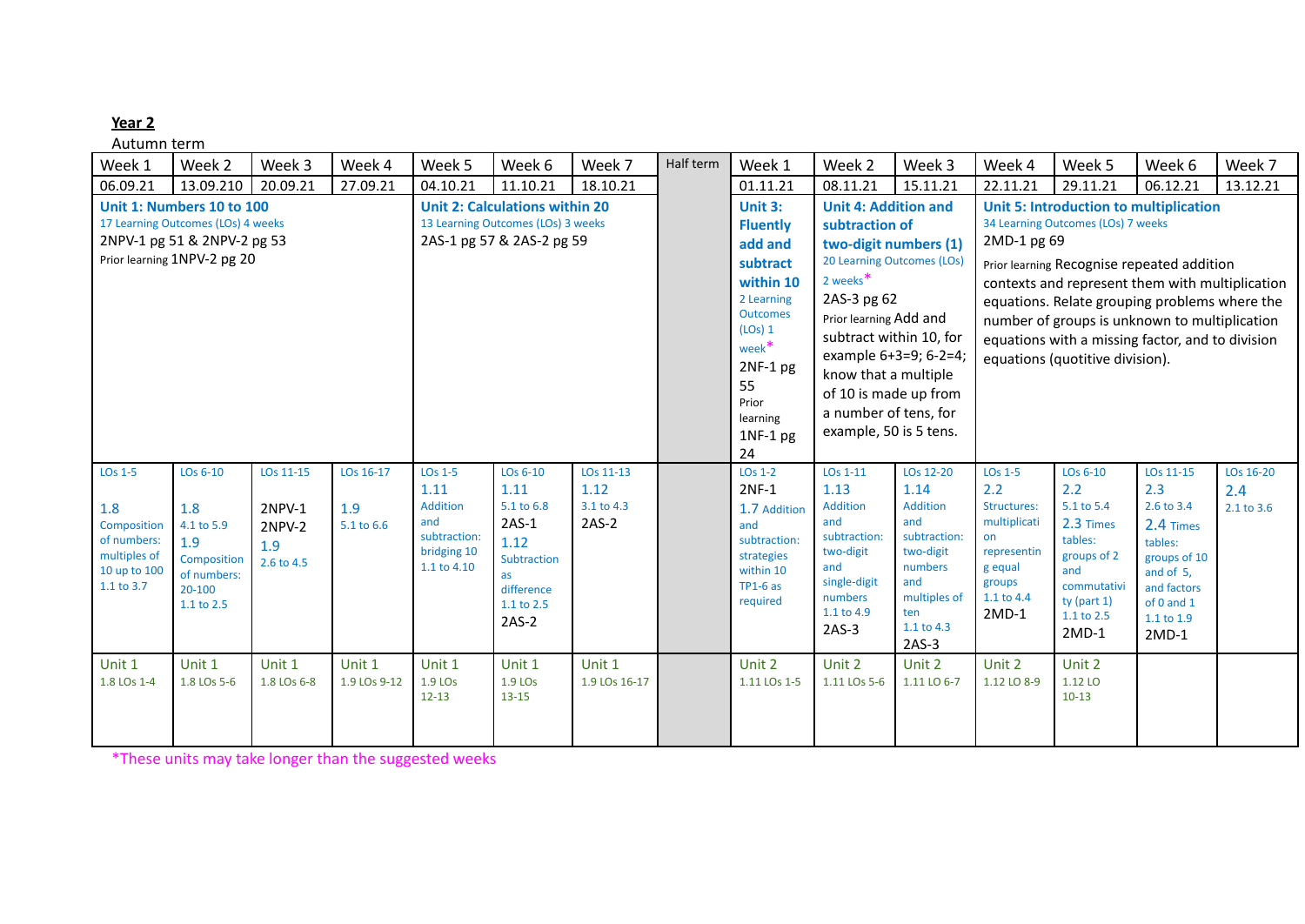Spring term

| Week 1                                                                                                        | Week 2                                 | Week 3                                                                           | Week 4                       | Week 5                                      | Week 6   | Week 7   | Half term | Week 1               | Week 2   | Week 3      | Week 4   | Week 5                                        | Week 6   |
|---------------------------------------------------------------------------------------------------------------|----------------------------------------|----------------------------------------------------------------------------------|------------------------------|---------------------------------------------|----------|----------|-----------|----------------------|----------|-------------|----------|-----------------------------------------------|----------|
| 03.01.22                                                                                                      | 10.01.22                               | 17.01.22                                                                         | 24.01.22                     | 31.01.22                                    | 07.02.22 | 14.02.22 |           | 28.02.22             | 07.03.22 | 14.03.22    | 21.03.22 | 28.03.22                                      | 04.04.22 |
| continued                                                                                                     | Unit 5: Introduction to multiplication |                                                                                  |                              | Unit 6: Introduction to division structures |          |          |           | <b>Unit 7: Shape</b> |          | numbers (2) |          | Unit 8: Addition and subtraction of two-digit |          |
| LOs 21-25<br>2.4<br>3.7 to 4.6<br>2.5<br>Commutativit<br>y (part 2),<br>doubling and<br>halving<br>1.1 to 1.9 | LOs 26-30<br>2.5<br>1.10 to 2.9        | LOs 31-34<br>2.5<br>3.1 to 3.9<br>(TP4 may be<br>included in<br>another<br>unit? | <b>RtP</b><br>2.? PD Segment |                                             |          |          |           |                      |          |             |          |                                               |          |
|                                                                                                               |                                        |                                                                                  |                              |                                             |          |          |           |                      |          |             |          |                                               |          |

| Week 1                  | Week 2                    | Week 3   | Week 4                         | Week 5                                                | Half Term | Week 1   | Week 2   | Week 3                                                                                      | Week 4   | Week 5                                                   | Week 6   | Week 7   |
|-------------------------|---------------------------|----------|--------------------------------|-------------------------------------------------------|-----------|----------|----------|---------------------------------------------------------------------------------------------|----------|----------------------------------------------------------|----------|----------|
| 25.04.22                | 02.05.22                  | 09.05.22 | 16.05.22                       | 23.05.22                                              |           | 06.06.22 | 13.06.22 | 20.06.22                                                                                    | 27.06.22 | 04.07.22                                                 | 11.07.22 | 18.07.22 |
|                         |                           |          | SAT <sub>S</sub>               |                                                       |           |          |          |                                                                                             |          |                                                          |          |          |
| Unit 9:<br><b>Money</b> | <b>Unit 10: Fractions</b> |          | <b>Unit 11:</b><br><b>Time</b> | <b>Unit 12:</b><br><b>Position</b><br>and<br>directio |           | division |          | <b>Unit 13: Multiplication and division -</b><br>doubling, halving, quotitive and partitive |          | Unit 14: Sense of<br>measure - capacity,<br>volume, mass |          |          |
|                         |                           |          |                                |                                                       |           |          |          |                                                                                             |          |                                                          |          |          |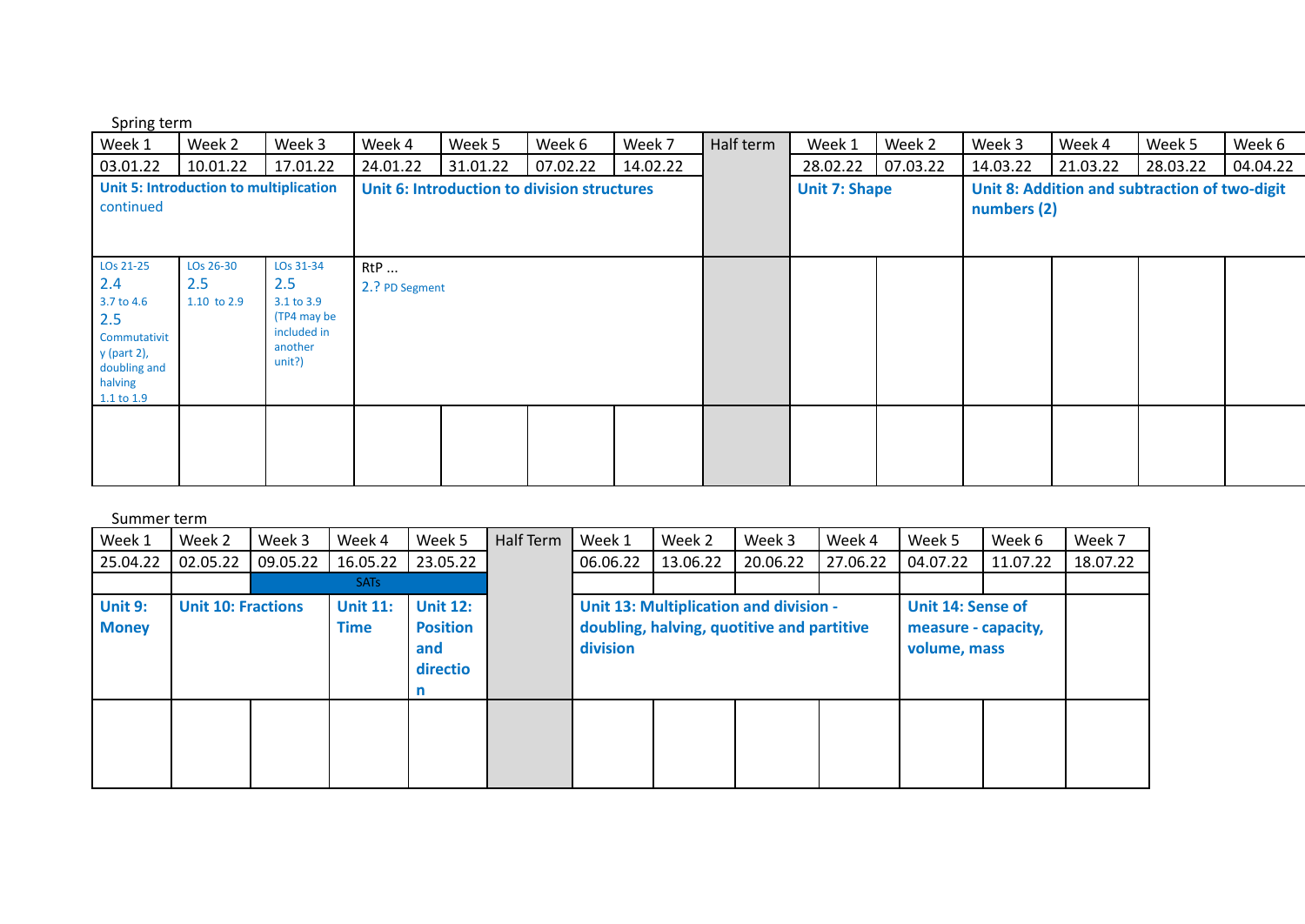| Week 1                                                                                      | Week 2                                               | Week 3                                                                                                                           | Week 4                                                                                        | Week 5                                                                                                | Week 6                                                                                                                                                                                   | Week 7                                                                                                              | Half term | Week 1                                    | Week 2                          | Week 3                             | Week 4                                    | Week 5                                                                                                                                                                                      | Week 6               | Week 7   |
|---------------------------------------------------------------------------------------------|------------------------------------------------------|----------------------------------------------------------------------------------------------------------------------------------|-----------------------------------------------------------------------------------------------|-------------------------------------------------------------------------------------------------------|------------------------------------------------------------------------------------------------------------------------------------------------------------------------------------------|---------------------------------------------------------------------------------------------------------------------|-----------|-------------------------------------------|---------------------------------|------------------------------------|-------------------------------------------|---------------------------------------------------------------------------------------------------------------------------------------------------------------------------------------------|----------------------|----------|
| 06.09.21                                                                                    | 13.09.210                                            | 20.09.21                                                                                                                         | 27.09.21                                                                                      | 04.10.21                                                                                              | 11.10.21                                                                                                                                                                                 | 18.10.21                                                                                                            |           | 01.11.21                                  | 08.11.21                        | 15.11.21                           | 22.11.21                                  | 29.11.21                                                                                                                                                                                    | 06.12.21             | 13.12.21 |
| <b>Unit 1: Adding and</b><br>subtracting across 10<br>weeks<br>2AS-1 pg 57 & 3NF-1<br>pg 98 | 7 Learning Outcomes (LOs) 2                          |                                                                                                                                  | Unit 2: Numbers to 1,000<br>53 Learning Outcomes (LOs) 10 weeks<br>3NF-3 pg 103, 3AS-1 pg 106 | 3NPV-1 pg 86, 3PNV-2 pg 88, 3NPV-3 pg 91, 3NPV-4 pg 95,<br>Prior learning 2NPV-1 pg 51 & 2NPV-2 pg 53 |                                                                                                                                                                                          |                                                                                                                     |           |                                           |                                 | Unit 2: Numbers to 1,000 Continued |                                           |                                                                                                                                                                                             | <b>Consolidation</b> |          |
| LO <sub>s</sub> 1-4<br>1.11<br>Addition<br>and<br>subtraction:<br>bridging 10<br>1.1 to 4.4 | LO <sub>s</sub> 5-7<br>1.11<br>4.5 to 6.8<br>$2AS-1$ | $LOS 1-5$<br>1.17<br>Composition<br>and<br>calculation:<br>$100$ and<br>bridging 10<br>1.1 to 2.8<br>3NPV-1<br>3NPV-4<br>$3AS-1$ | LOs 6-10<br>1.17<br>2.9 to 3.13<br>3NPV-1<br>$3NF-3$                                          | LOs 11-15<br>1.17<br>4.1 to 4.10                                                                      | LOs 16-23<br>3NPV-1<br>(Developing<br>a sense of<br>measure<br>(length) -<br>additional<br>resources<br>from NC<br>resource<br>tool, White<br>Rose and<br>elsewhere<br>may be<br>needed) | LOs 24-28<br>1.18<br>Composition<br>and<br>calculation:<br>three-digit<br>numbers<br>1.1 to 2.4<br>3NPV-2<br>3NPV-3 |           | LOs 29-33<br>1.18<br>2.5 to 3.4<br>3NPV-3 | LOs 34-38<br>1.18<br>4.1 to 5.7 | LOs 39-43<br>1.18<br>5.6 to 5.15   | LOs 44-45<br>1.18<br>6.1 to 6.2<br>3NPV-4 | LOs 46-53<br>(Developing<br>a sense of<br>measure<br>(weight,<br>capacity) -<br>additional<br>resources<br>from NC<br>resource<br>tool, White<br>Rose and<br>elsewhere<br>may be<br>needed) |                      |          |
| <b>UNIT 1 -</b><br>$LO$ 1-2                                                                 | <b>UNIT 1 -</b><br>$LO$ 3-4                          | <b>UNIT 1 -</b><br>$LO$ 5-6                                                                                                      | <b>UNIT 1 -</b><br>LO <sub>7</sub>                                                            | UNIT $2 -$<br>$LO$ 1-2                                                                                | UNIT $2 -$<br>LO <sub>3</sub>                                                                                                                                                            | UNIT 2 -<br>LO                                                                                                      |           | UNIT 2 -<br>LO                            | UNIT $2 -$<br>LO.               | UNIT $2 -$<br>LO                   | UNIT <sub>2</sub> -<br>LO 11-12           |                                                                                                                                                                                             |                      |          |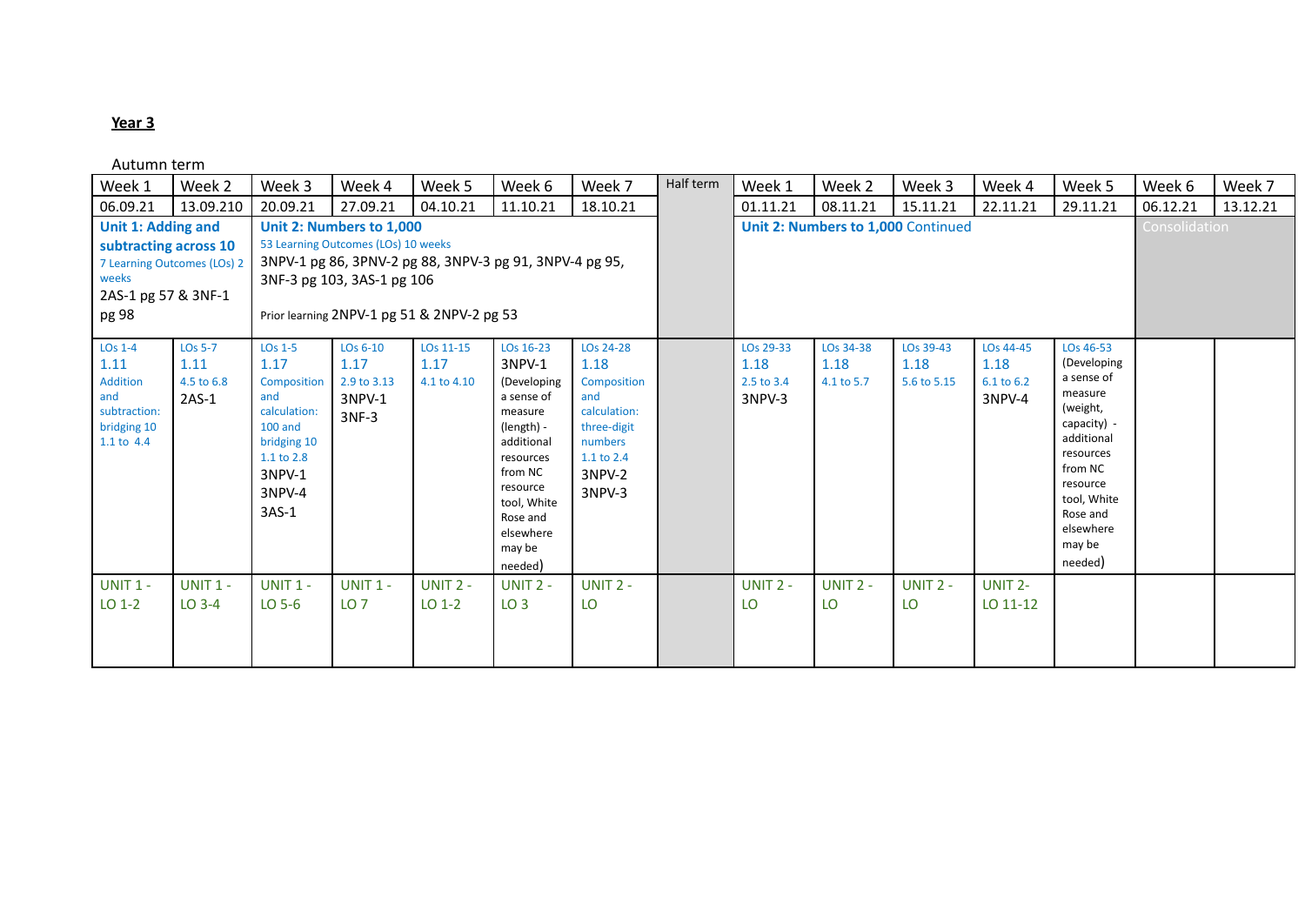| Spring term |
|-------------|
|-------------|

| Week 1                      | Week 2   | Week 3                  | Week 4                          | Week 5                                         | Week 6   | Week 7                               | Half term | Week 1                     | Week 2   | Week 3                       | Week 4   | Week 5   | Week 6                                             |
|-----------------------------|----------|-------------------------|---------------------------------|------------------------------------------------|----------|--------------------------------------|-----------|----------------------------|----------|------------------------------|----------|----------|----------------------------------------------------|
| 03.01.22                    | 10.01.22 | 17.01.22                | 24.01.22                        | 31.01.22                                       | 07.02.22 | 14.02.22                             |           | 28.02.22                   | 07.03.22 | 14.03.22                     | 21.03.22 | 28.03.22 | 04.04.22                                           |
| <b>Unit 3: Right angles</b> |          |                         | and securing mental calculation | Unit 4: Manipulating the additive relationship |          | Unit 5:<br><b>Column</b><br>addition |           | <b>Unit 5</b><br>continued |          | Unit 6: 2, 4, 8 times tables |          |          | <b>Unit 7:</b><br><b>Column</b><br>subtracti<br>on |
| RtP                         |          | RtP<br>1.?PD<br>Segment |                                 |                                                |          |                                      |           |                            |          |                              |          |          |                                                    |
|                             |          |                         |                                 |                                                |          |                                      |           |                            |          |                              |          |          |                                                    |

| Week 1   | Week 2                        | Week 3   | Week 4   | Week 5    | Half Term | Week 1           | Week 2   | Week 3   | Week 4                | Week 5   | Week 6          | Week 7   |
|----------|-------------------------------|----------|----------|-----------|-----------|------------------|----------|----------|-----------------------|----------|-----------------|----------|
| 25.04.22 | 02.05.22                      | 09.05.22 | 16.05.22 | 23.05.22  |           | 06.06.22         | 13.06.22 | 20.06.22 | 27.06.22              | 04.07.22 | 11.07.22        | 18.07.22 |
|          | <b>Unit 8: Unit fractions</b> |          |          | Unit 9:   |           | Unit 9 continued |          |          | Unit 10: parallel and |          | <b>Unit 11:</b> |          |
|          |                               |          |          | Non-uni   |           |                  |          |          | perpendicular sides   |          | <b>Time</b>     |          |
|          |                               |          |          |           |           |                  |          |          | in polygons           |          |                 |          |
|          |                               |          |          | fractions |           |                  |          |          |                       |          |                 |          |
|          |                               |          |          |           |           |                  |          |          |                       |          |                 |          |
|          |                               |          |          |           |           |                  |          |          |                       |          |                 |          |
|          |                               |          |          |           |           |                  |          |          |                       |          |                 |          |
|          |                               |          |          |           |           |                  |          |          |                       |          |                 |          |
|          |                               |          |          |           |           |                  |          |          |                       |          |                 |          |
|          |                               |          |          |           |           |                  |          |          |                       |          |                 |          |
|          |                               |          |          |           |           |                  |          |          |                       |          |                 |          |
|          |                               |          |          |           |           |                  |          |          |                       |          |                 |          |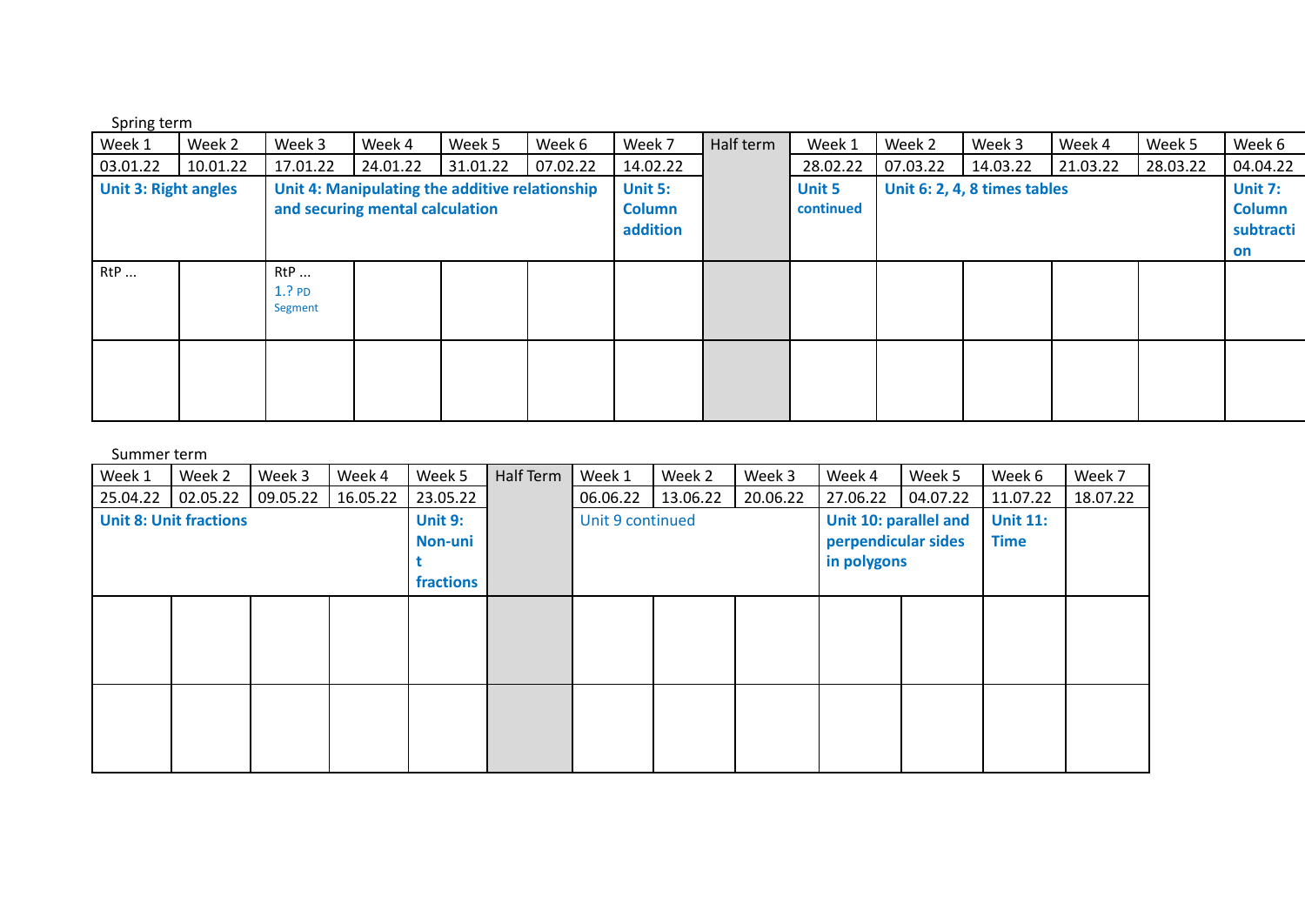Autumn term

| Week 1                                                                                    | Week 2                                                                  | Week 3                                                                              | Week 4                                                                                                                                         | Week 5                                                                                                                                                                                                                                   | Week 6                                               | Week 7                                    | Half term | Week 1                                                   | Week 2                                                                                                             | Week 3                                                                                              | Week 4                                                                                                                           | Week 5                                                                                            | Week 6                         | Week 7                                     |
|-------------------------------------------------------------------------------------------|-------------------------------------------------------------------------|-------------------------------------------------------------------------------------|------------------------------------------------------------------------------------------------------------------------------------------------|------------------------------------------------------------------------------------------------------------------------------------------------------------------------------------------------------------------------------------------|------------------------------------------------------|-------------------------------------------|-----------|----------------------------------------------------------|--------------------------------------------------------------------------------------------------------------------|-----------------------------------------------------------------------------------------------------|----------------------------------------------------------------------------------------------------------------------------------|---------------------------------------------------------------------------------------------------|--------------------------------|--------------------------------------------|
| 06.09.21                                                                                  | 13.09.210                                                               | 20.09.21                                                                            | 27.09.21                                                                                                                                       | 04.10.21                                                                                                                                                                                                                                 | 11.10.21                                             | 18.10.21                                  |           | 01.11.21                                                 | 08.11.21                                                                                                           | 15.11.21                                                                                            | 22.11.21                                                                                                                         | 29.11.21                                                                                          | 06.12.21                       | 13.12.21                                   |
| and subtraction<br>3AS-2 pg 109                                                           | Unit 1: Review of column addition<br>16 Learning Outcomes (LOs) 3 weeks |                                                                                     |                                                                                                                                                | Unit 2: Numbers to 10,000<br>19 Learning Outcomes (LOs) 5 weeks<br>4NPV-1 pg 146, 4NPV-2 pg 149, 4NPV-3 pg 150,<br>4NPV-4 pg 155, 4NF-3 pg 166<br>Prior learning 3NPV-1 pg 86, 3NPV-2 pg 88, 3NPV-3<br>pg 91, 3NPV-4 pg 95. 3NF-3 pg 103 |                                                      |                                           |           | Unit 2<br>continue<br>d                                  | <b>Unit 3: Perimeter</b><br>weeks<br>4G-2 pg 197                                                                   | 9 Learning Outcomes (LOs) 2                                                                         | 4NF-1 pg 160                                                                                                                     | Unit 4: 3, 6, 9 times tables<br>19 Learning Outcomes (LOs) 4 weeks<br>Prior learning 3NF-2 pg 100 |                                |                                            |
| LO <sub>s</sub> 1-5<br>1.20<br>Algorithms:<br>column<br>addition<br>1.1 to 3.5<br>$3AS-2$ | LOs 6-10<br>1.20<br>4.1 to 5.5<br>$3AS-2$                               | LOs 11-16<br>1.21<br>Algorithms:<br>column<br>subtraction<br>1.1 to 2.10<br>$3AS-2$ | LO <sub>s</sub> 1-4<br>1.22<br>Composition<br>and<br>calculation:<br>1,000 and<br>four-digit<br>numbers<br>$1.1$ to $2.7$<br>4NPV-1<br>$4NF-3$ | <b>LOs 5-8</b><br>1.22<br>2.5 to 3.6<br>$4NF-3$<br>4NPV-2                                                                                                                                                                                | LO <sub>s</sub> 9-12<br>1.22<br>3.7 to 4.6<br>4NPV-3 | LOs 13-16<br>1.22<br>4.7 to 5.6<br>4NPV-3 |           | LOs 17-19<br>1.22<br>5.3 to 6.5<br>(not 6.2)<br>$4NPV-4$ | LO <sub>s</sub> 1-5<br>2.16<br>Multiplicativ<br>e contexts:<br>area and<br>perimeter 1<br>$1.1$ to $2.4$<br>$4G-2$ | LO <sub>s</sub> 6-9<br>2.16<br>3.1 to 3.9<br>(TP 4 is area so<br>likely covered in<br>another unit) | LO <sub>s</sub> 1-5<br>2.8<br><b>Times</b><br>tables: $3, 6$ ,<br>9 and the<br>relationship<br>between<br>them<br>$1.1$ to $2.9$ | LOs 6-10<br>2.8<br>2.10 to 4.7                                                                    | LOs 11-15<br>2.8<br>4.8 to 5.6 | LO <sub>s</sub> 16-19<br>2.8<br>5.7 to 6.7 |
|                                                                                           |                                                                         |                                                                                     |                                                                                                                                                |                                                                                                                                                                                                                                          |                                                      |                                           |           |                                                          |                                                                                                                    |                                                                                                     |                                                                                                                                  |                                                                                                   |                                |                                            |

Spring term

| .        |                                    |          |                      |          |                                    |                              |           |                         |          |          |                            |          |               |
|----------|------------------------------------|----------|----------------------|----------|------------------------------------|------------------------------|-----------|-------------------------|----------|----------|----------------------------|----------|---------------|
| Week 1   | Week 2                             | Week 3   | Week 4               | Week 5   | Week 6                             | Week 7                       | Half term | Week 1                  | Week 2   | Week 3   | Week 4                     | Week 5   | Week 6        |
| 03.01.22 | 10.01.22                           | 17.01.22 | 24.01.22             | 31.01.22 | 07.02.22                           | 14.02.22                     |           | 28.02.22                | 07.03.22 | 14.03.22 | 21.03.22                   | 28.03.22 | 04.04.22      |
|          | Unit 5: 7 times table and patterns |          | <b>Consolidation</b> |          | and manipulating<br>multiplicative | <b>Unit 6: Understanding</b> |           | <b>Unit 6 continued</b> |          |          | <b>Unit 7: Coordinates</b> |          | Consolidation |
|          |                                    |          |                      |          | relationships                      |                              |           |                         |          |          |                            |          |               |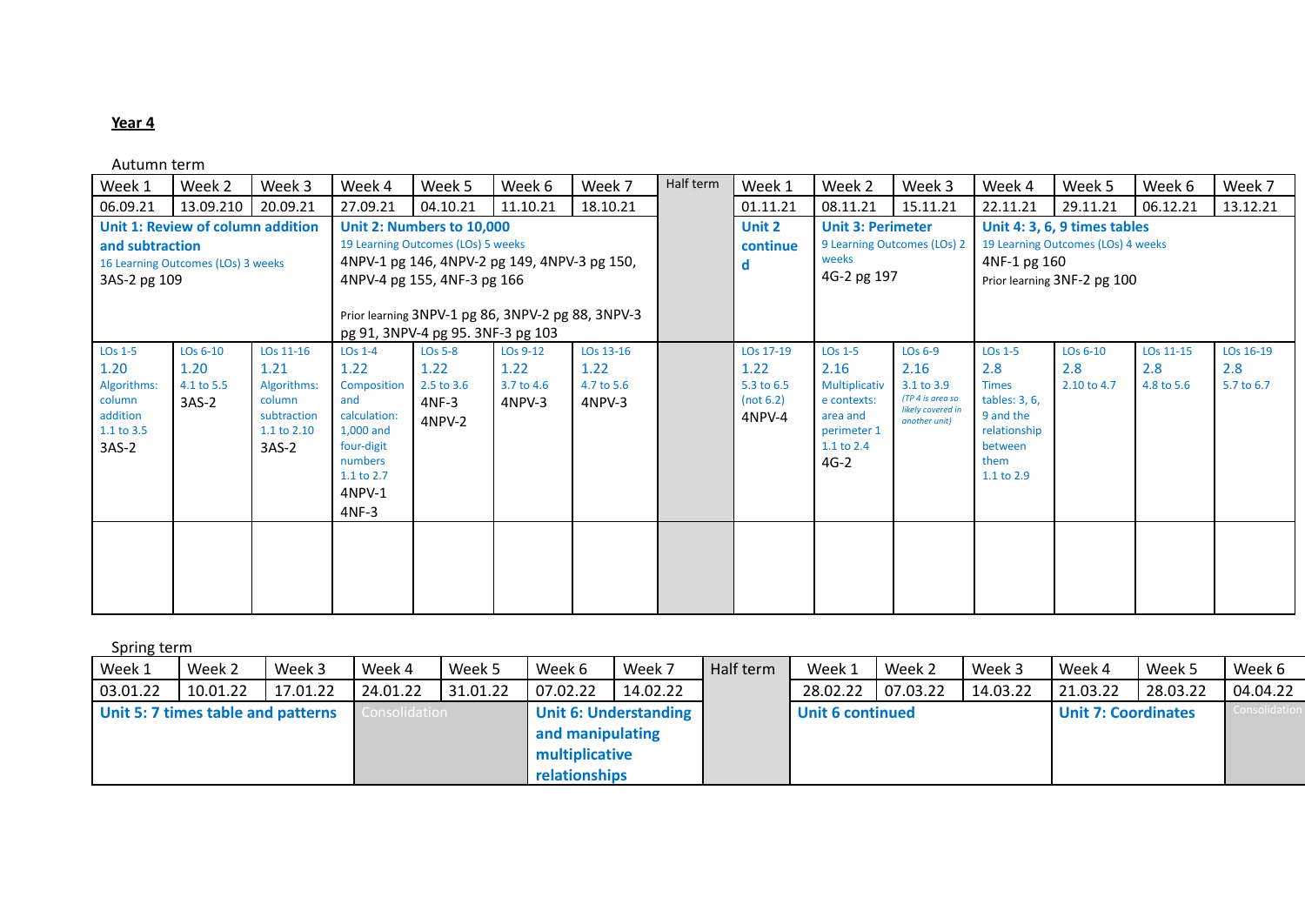| Week 1                                   | Week 2                           | Week 3   | Week 4   | Week 5   | Half Term | Week 1                            | Week 2   | Week 3                             | Week 4                                      | Week 5   | Week 6        | Week 7   |
|------------------------------------------|----------------------------------|----------|----------|----------|-----------|-----------------------------------|----------|------------------------------------|---------------------------------------------|----------|---------------|----------|
| 25.04.22                                 | 02.05.22                         | 09.05.22 | 16.05.22 | 23.05.22 |           | 06.06.22                          | 13.06.22 | 20.06.22                           | 27.06.22                                    | 04.07.22 | 11.07.22      | 18.07.22 |
|                                          |                                  |          |          |          |           |                                   |          | <b>Multiplication Tables check</b> |                                             |          |               |          |
| Unit 8:<br><b>Review of</b><br>fractions | Unit 9: Fractions greater than 1 |          |          |          |           | Unit 10: Symmetry in<br>2D shapes |          | <b>Unit 11:</b><br><b>Time</b>     | <b>Unit 12: Division with</b><br>remainders |          | Consolidation |          |
|                                          |                                  |          |          |          |           |                                   |          |                                    |                                             |          |               |          |
|                                          |                                  |          |          |          |           |                                   |          |                                    |                                             |          |               |          |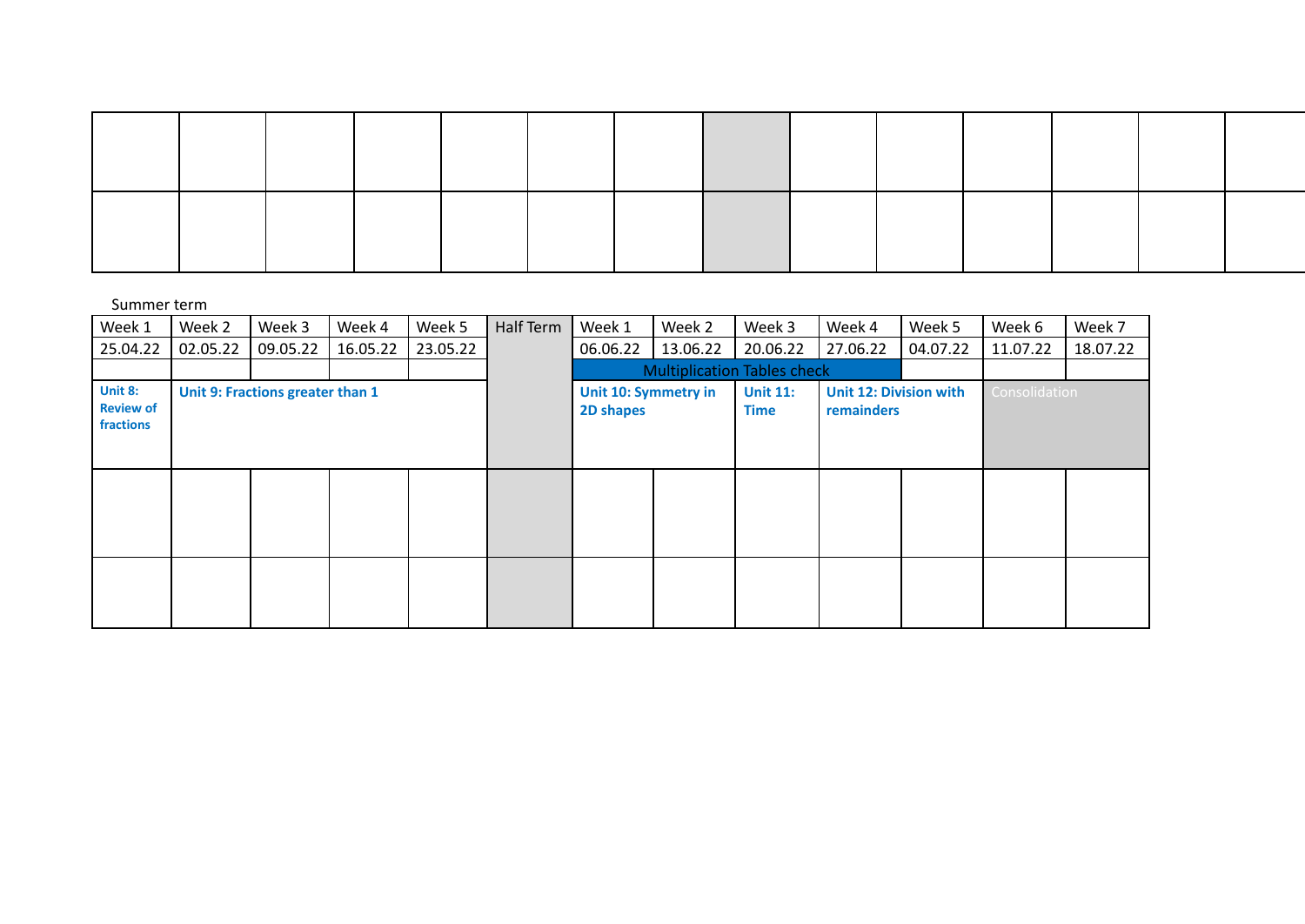| Week 1                                                                                                                                                                                                                                              | Week 2                                                        | Week 3                                                                                                                                                                  | Week 4                                                       | Week 5                                    | Week 6                                                                                | Week 7                                               | Half term           | Week 1                                      | Week 2                                                                                                                   | Week 3                                                                                                                                       | Week 4                                                                                                                        | Week 5                                             | Week 6                                             | Week 7                                                                                                                                      |
|-----------------------------------------------------------------------------------------------------------------------------------------------------------------------------------------------------------------------------------------------------|---------------------------------------------------------------|-------------------------------------------------------------------------------------------------------------------------------------------------------------------------|--------------------------------------------------------------|-------------------------------------------|---------------------------------------------------------------------------------------|------------------------------------------------------|---------------------|---------------------------------------------|--------------------------------------------------------------------------------------------------------------------------|----------------------------------------------------------------------------------------------------------------------------------------------|-------------------------------------------------------------------------------------------------------------------------------|----------------------------------------------------|----------------------------------------------------|---------------------------------------------------------------------------------------------------------------------------------------------|
| 06.09.21                                                                                                                                                                                                                                            | 13.09.210                                                     | 20.09.21                                                                                                                                                                | 27.09.21                                                     | 04.10.21                                  | 11.10.21                                                                              | 18.10.21                                             |                     | 01.11.21                                    | 08.11.21                                                                                                                 | 15.11.21                                                                                                                                     | 22.11.21                                                                                                                      | 29.11.21                                           | 06.12.21                                           | 13.12.21                                                                                                                                    |
| <b>Unit 1: Decimal fractions</b><br>25 Learning Outcomes (LOs) 5 weeks<br>5NPV-1 pg 212, 5NPV-2 pg 216, 5NPV-3 pg 219, 5NPV-4 pg<br>225, 5NF-2 pg 236<br>Prior learning 4NPV-1 pg 146, 4NPV-2 pg 149, 4NPV-3 pg 150,<br>4NPV-5 pg 155, 4NF-3 pg 166 |                                                               |                                                                                                                                                                         |                                                              | <b>Unit 2: Money</b><br>weeks             | 9 Learning Outcomes (LOs) 3                                                           |                                                      | Unit 2<br>continued | <b>Unit 3: Negative</b><br>numbers<br>weeks | 9 Learning Outcomes (LOs) 2                                                                                              | Unit 4: Short multiplication and division<br>31 Learning Outcomes (LOs) 6 weeks<br>5MD-3 pg 248, 5MD-4 pg 252<br>Prior learning 4MD-3 pg 178 |                                                                                                                               |                                                    |                                                    |                                                                                                                                             |
| LO <sub>s</sub> 1-5<br>1.23<br>Composition<br>and<br>calculation:<br>tenths<br>1.1 to 3.13<br>5NPV-1<br>5NPV-3<br>5NPV-4                                                                                                                            | LO <sub>s</sub> 6-10<br>1.23<br>4.1 to 5.7<br>5NPV-3<br>5NF-2 | LOs 11-15<br>1.23<br>6.1 to 6.6<br>5NPV-3<br>1.24<br>Composition<br>and<br>calculation:<br>hundredths<br>and<br>thousandths<br>1.1 to 3.8<br>5NPV-1<br>5NPV-2<br>5NPV-3 | LOs 16-20<br>1.24<br>4.1 to 6.4<br>5NPV-2<br>5NPV-4<br>5NF-2 | LOs 21-25<br>1.24<br>6.5 to 7.3<br>5NPV-3 | LO <sub>s</sub> 1-3<br>1.25<br>Addition<br>and<br>subtraction:<br>money<br>1.1 to 1.8 | $LOS 4-6$<br>1.25<br>2.1 to 4.6                      |                     | LO <sub>s</sub> 7-9<br>1.25<br>4.4 to 5.3   | LO <sub>s</sub> 1-5<br>1.27<br><b>Negative</b><br>numbers:<br>counting,<br>comparing<br>and<br>calculating<br>1.1 to 4.6 | $LOS 6-9$<br>1.27<br>4.7 to 6.4                                                                                                              | LO <sub>s</sub> 1-5<br>2.14<br>Multiplicatio<br>n:<br>partitioning<br>leading to<br>short<br>multiplicatio<br>n<br>1.1 to 2.3 | LOs 6-10<br>2.14<br>2.4 to 2.11                    | LOs 11-15<br>2.14<br>2.12 to 4.2                   | LOs 16-20<br>2.14<br>4.3 to 4.7<br>$5MD-3$<br>2.15<br>Division:<br>partitioning<br>leading to<br>short<br>division<br>1.1 to 1.4<br>and 1.7 |
| 1.23<br>LO <sub>s</sub> 1-3<br>(TPs<br>$1.1 - 3.3$<br>6)                                                                                                                                                                                            | 1.23<br>$LOS 4-7$<br>(TPs<br>$3.7 - 4.5$                      | 1.23<br>LO <sub>s</sub> 8-9<br>(TPs<br>$5.1 - 5.5$                                                                                                                      | 1.23<br>LOs 10-11<br>(TPs<br>$5.6 - 6.6$                     | 1.24<br>LOs 12-14<br>(TPs<br>$1.1 - 3.4$  | 1.24<br>LOs 15-16<br>(TPs<br>$3.5 - 4.4$                                              | 1.24<br>LOs 17-18<br>(TP <sub>S</sub><br>$4.5 - 5.7$ |                     | 1.24<br>LOs 19-20<br>(TPs<br>$5.8 - 6.2$    | 1.24<br>LOs 20-21<br>(TPs<br>$6.3 - 6.7$                                                                                 | 1.24<br>LOs 21-22<br>(TPs<br>$6.6 - 7.1$                                                                                                     | 1.24<br>LOs 23-25<br>(TPs<br>$7.2 - 8.1$<br>1.25<br>$LOS 1-4$<br>(TPs<br>$1.1 - 1.8$                                          | 1.25<br>LO <sub>s</sub> 5-6<br>(TPs<br>$2.1 - 3.3$ | 1.25<br>LO <sub>s</sub> 7-9<br>(TPs<br>$4.1 - 5.1$ | 1.25<br>LOs 9-10<br>(TPs<br>$5.2 - 5.3$                                                                                                     |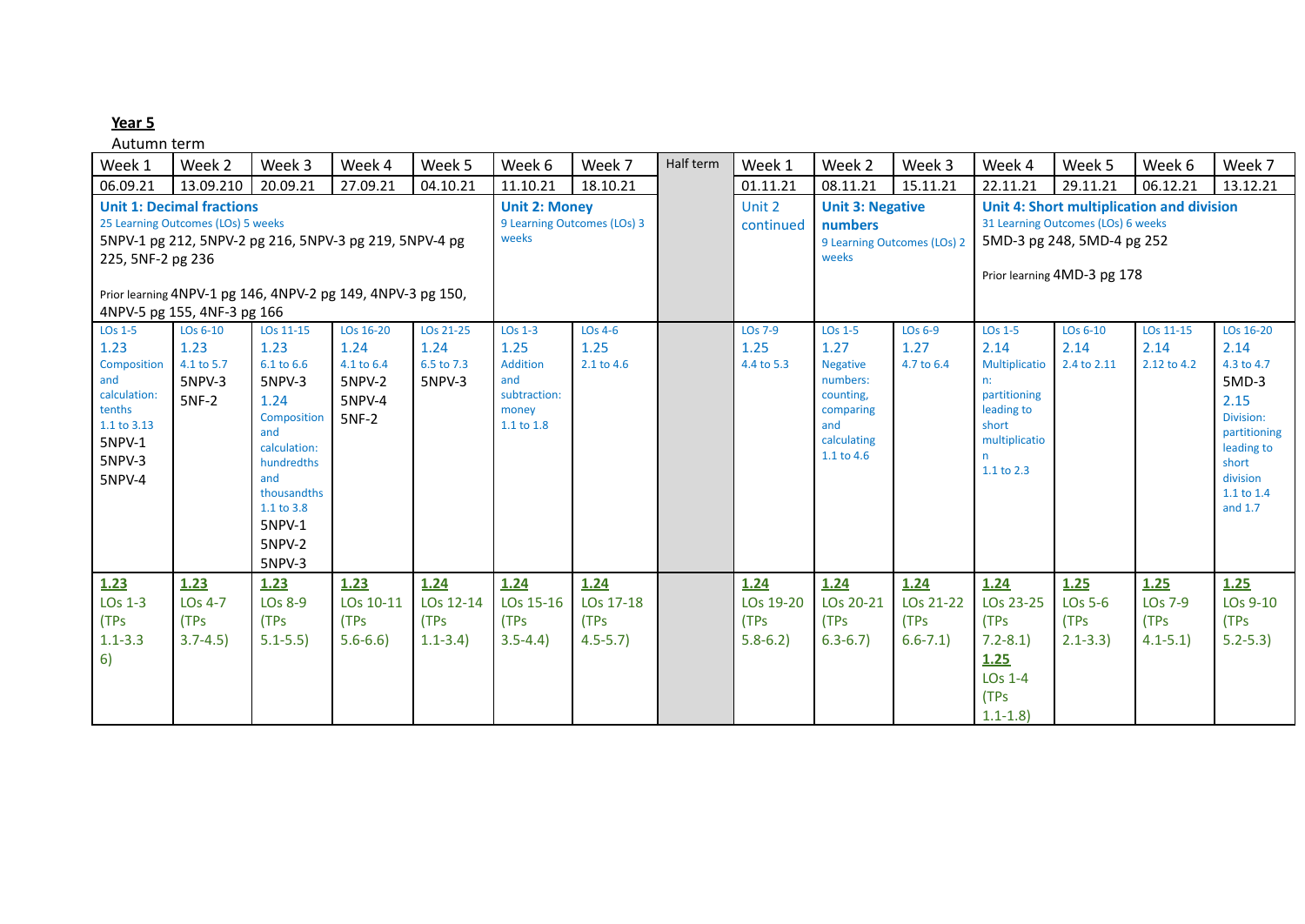Spring term

| Week 1                                                        | Week 2                                                                                                                                                   | Week 3                                                                                                                                                     | Week 4                                                                                                     | Week 5                                                                                                                                 | Week 6                          | Week 7                          | Half term | Week 1    | Week 2                           | Week 3   | Week 4                                   | Week 5   | Week 6                      |
|---------------------------------------------------------------|----------------------------------------------------------------------------------------------------------------------------------------------------------|------------------------------------------------------------------------------------------------------------------------------------------------------------|------------------------------------------------------------------------------------------------------------|----------------------------------------------------------------------------------------------------------------------------------------|---------------------------------|---------------------------------|-----------|-----------|----------------------------------|----------|------------------------------------------|----------|-----------------------------|
| 03.01.22                                                      | 10.01.22                                                                                                                                                 | 17.01.22                                                                                                                                                   | 24.01.22                                                                                                   | 31.01.22                                                                                                                               | 07.02.22                        | 14.02.22                        |           | 28.02.22  | 07.03.22                         | 14.03.22 | 21.03.22                                 | 28.03.22 | 04.04.22                    |
|                                                               | <b>Unit 4: Short</b><br><b>Unit 5: Area and scaling</b><br>multiplication and<br>17 Learning Outcomes (LOs) 5 weeks<br>5G-2 pg 269<br>division continued |                                                                                                                                                            |                                                                                                            |                                                                                                                                        |                                 |                                 |           | fractions | Unit 6: Calculating with decimal |          | Unit 7: Factors,<br>multiples and primes |          | Unit 8:<br><b>Fractions</b> |
| LOs 21-25<br>2.15<br>1.5 and 1.7<br>2.1 to 2.10<br>3.1 to 3.4 | LOs 26-31<br>2.15<br>3.2 to 4.11<br>5MD-4                                                                                                                | $LOS 1-3$<br>2.16<br>Multiplicative<br>contexts:<br>Area and<br>Perimeter 1<br>4.1 to 4.7<br>$5G-2$<br>additional<br>resources<br>from NC<br>resource tool | LO <sub>s</sub> 4-7<br>additional<br>resources<br>from NC<br>resource tool<br>2.16<br>5.1 to 6.6<br>$5G-2$ | LOs 8-11<br>2.16<br>6.7 to 6.9<br>2.17<br>Structures:<br>using<br>measures and<br>comparison<br>to understand<br>scaling<br>1.1 to 1.7 | LOs 12-14<br>2.17<br>2.1 to 3.1 | LOs 15-17<br>2.17<br>3.2 to 3.3 |           |           |                                  |          |                                          |          |                             |
|                                                               |                                                                                                                                                          |                                                                                                                                                            |                                                                                                            |                                                                                                                                        |                                 |                                 |           |           |                                  |          |                                          |          |                             |

| Week 1                   | Week 2   | Week 3   | Week 4   | Week 5   | Half Term | Week 1                             | Week 2   | Week 3                                     | Week 4   | Week 5   | Week 6   | Week 7   |
|--------------------------|----------|----------|----------|----------|-----------|------------------------------------|----------|--------------------------------------------|----------|----------|----------|----------|
| 25.04.22                 | 02.05.22 | 09.05.22 | 16.05.22 | 23.05.22 |           | 06.06.22                           | 13.06.22 | 20.06.22                                   | 27.06.22 | 04.07.22 | 11.07.22 | 18.07.22 |
| <b>Unit 8: Fractions</b> |          |          |          |          |           | <b>Unit 9: Converting</b><br>units |          | <b>Unit 10: Angles and transformations</b> |          |          |          |          |
|                          |          |          |          |          |           |                                    |          |                                            |          |          |          |          |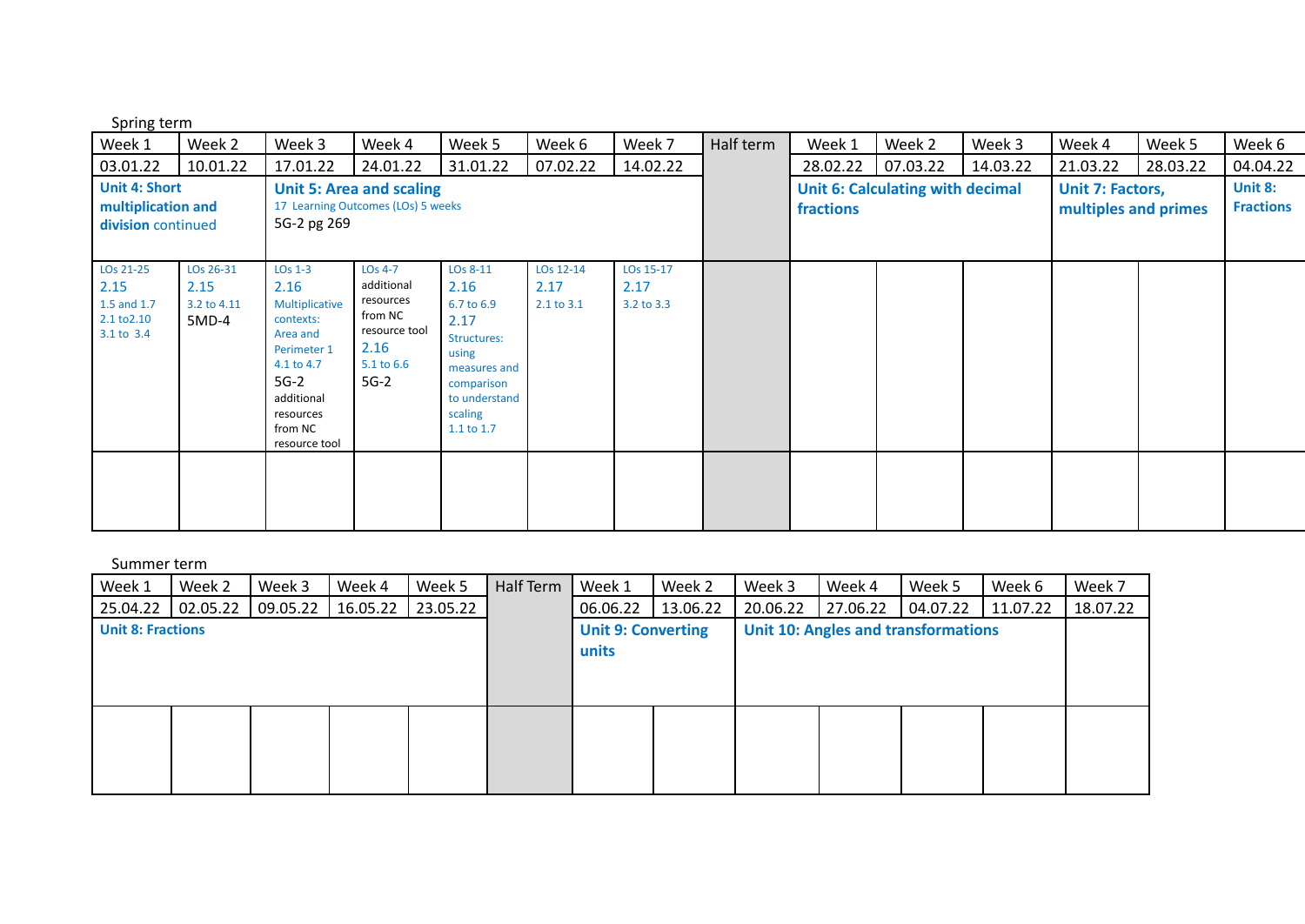| Week 1                                                                                                                           | Week 2                                                                                                                                                | Week 3                          | Week 4                           | Week 5                                      | Week 6                          | Week 7                                                                                                                              | Half term | Week 1                                         | Week 2                                                                                                                                    | Week 3                                                                                                                                                                                                 | Week 4                                                                                                                                                                | Week 5                                     | Week 6                                                                                               | Week 7                                         |
|----------------------------------------------------------------------------------------------------------------------------------|-------------------------------------------------------------------------------------------------------------------------------------------------------|---------------------------------|----------------------------------|---------------------------------------------|---------------------------------|-------------------------------------------------------------------------------------------------------------------------------------|-----------|------------------------------------------------|-------------------------------------------------------------------------------------------------------------------------------------------|--------------------------------------------------------------------------------------------------------------------------------------------------------------------------------------------------------|-----------------------------------------------------------------------------------------------------------------------------------------------------------------------|--------------------------------------------|------------------------------------------------------------------------------------------------------|------------------------------------------------|
| 06.09.21                                                                                                                         | 13.09.210                                                                                                                                             | 20.09.21                        | 27.09.21                         | 04.10.21                                    | 11.10.21                        | 18.10.21                                                                                                                            |           | 01.11.21                                       | 08.11.21                                                                                                                                  | 15.11.21                                                                                                                                                                                               | 22.11.21                                                                                                                                                              | 29.11.21                                   | 06.12.21                                                                                             | 13.12.21                                       |
| Unit 1: Calculating using knowledge of structures (1)<br>28 Learning Outcomes (LOs) 6 weeks<br>6AS/MD-1 pg 298 & 6AS/MD-2 pg 302 |                                                                                                                                                       |                                 |                                  |                                             |                                 | <b>Unit 2:</b><br><b>Multiples</b><br>of 1,000<br>10 Learning<br><b>Outcomes</b><br>$(LOs)$ 2<br>weeks                              |           | Unit 2<br>continued                            | 6NPV-4 pg 294                                                                                                                             | Unit 3: Numbers up to 10,000,000<br>22 Learning Outcomes (LOs) 4 weeks<br>6NPV-1 pg 282, 6NPV-2 pg 286, 6NPV-3 pg 289,<br>Prior learning 5NPV-1 pg 212, 5NPV-2 pg 216,<br>5NPV-3 pg 219, 5NPV-4 pg 225 | Unit 4: Draw,<br>compose and<br>decompose shapes<br>7 Learning Outcomes (LOs) 2<br>weeks<br>6G-1 pg 322<br>Prior learning 4G-2 pg<br>197, 5G-1 pg 265,<br>5G-2 pg 269 |                                            |                                                                                                      |                                                |
| LO <sub>s</sub> 1-5<br>1.28<br>Common<br>structures<br>and the<br>part-part-<br>whole<br>relationship<br>1.1 to 2.6<br>6AS/MD-1  | LOs 6-10<br>1.28<br>2.7 to 3.7<br>1.29<br><b>Using</b><br>equivalence<br>and the<br>compensati<br>on property<br>to calculate<br>1.1 to 1.2 &<br>1.10 | LOs 11-15<br>1.29<br>1.3 to 2.6 | LOs 16-20<br>1.29<br>2.7 to 3.13 | LOs 21-25<br>1.29<br>4.1 to 5.1<br>6AS/MD-2 | LOs 26-28<br>1.29<br>5.2 to 5.7 | LO <sub>s</sub> 1-5<br>1.26<br><b>Composition</b><br>and<br>calculation:<br>multiples of<br>1,000 to<br>1,000,000<br>$1.1$ to $2.2$ |           | $LOS 6-10$<br>1.26<br>2.3 to 2.6<br>6.1 to 6.4 | $LOS 1-5$<br>1.30<br>Composition<br>and<br>calculation:<br>numbers up<br>to<br>10,000,000<br>$1.1$ to $2.6$<br>6NPV-1<br>6NPV-4<br>6NPV-2 | $LOS 6-10$<br>1.30<br>2.7 to 4.3<br>6NPV-2                                                                                                                                                             | LOs 11-16<br>1.30<br>4.4 to 5.8<br>6NPV-3                                                                                                                             | LOs 17-22<br>1.30<br>5.9 to 6.13<br>6NPV-3 | $LOS 1-4$<br>$6G-1$<br>2.30<br>Multiplicativ<br>e contexts:<br>area and<br>perimeter 2<br>1.1 to 1.7 | <b>LOs 5-7</b><br>2.30<br>2.1 to 3.5<br>$6G-1$ |
| Unit 1 LO<br>$1 - 2$                                                                                                             | Unit 1 LO<br>$3 - 6$                                                                                                                                  | Unit 1 LO<br>$7 - 9$            | Unit 1 LO<br>$10 - 11$           | Unit 1 LO<br>$12 - 14$                      | Unit 1 LO<br>$15 - 16$          | Unit 1<br>LO17-19                                                                                                                   |           | Unit 1 LO                                      | Unit 1 LO<br>Unit 2<br>LO <sub>1</sub>                                                                                                    | Unit 2<br>LO <sub>2</sub> -5                                                                                                                                                                           | Unit 2<br>LO6-8                                                                                                                                                       | Unit 2<br>LO9-10<br>Unit 3                 |                                                                                                      |                                                |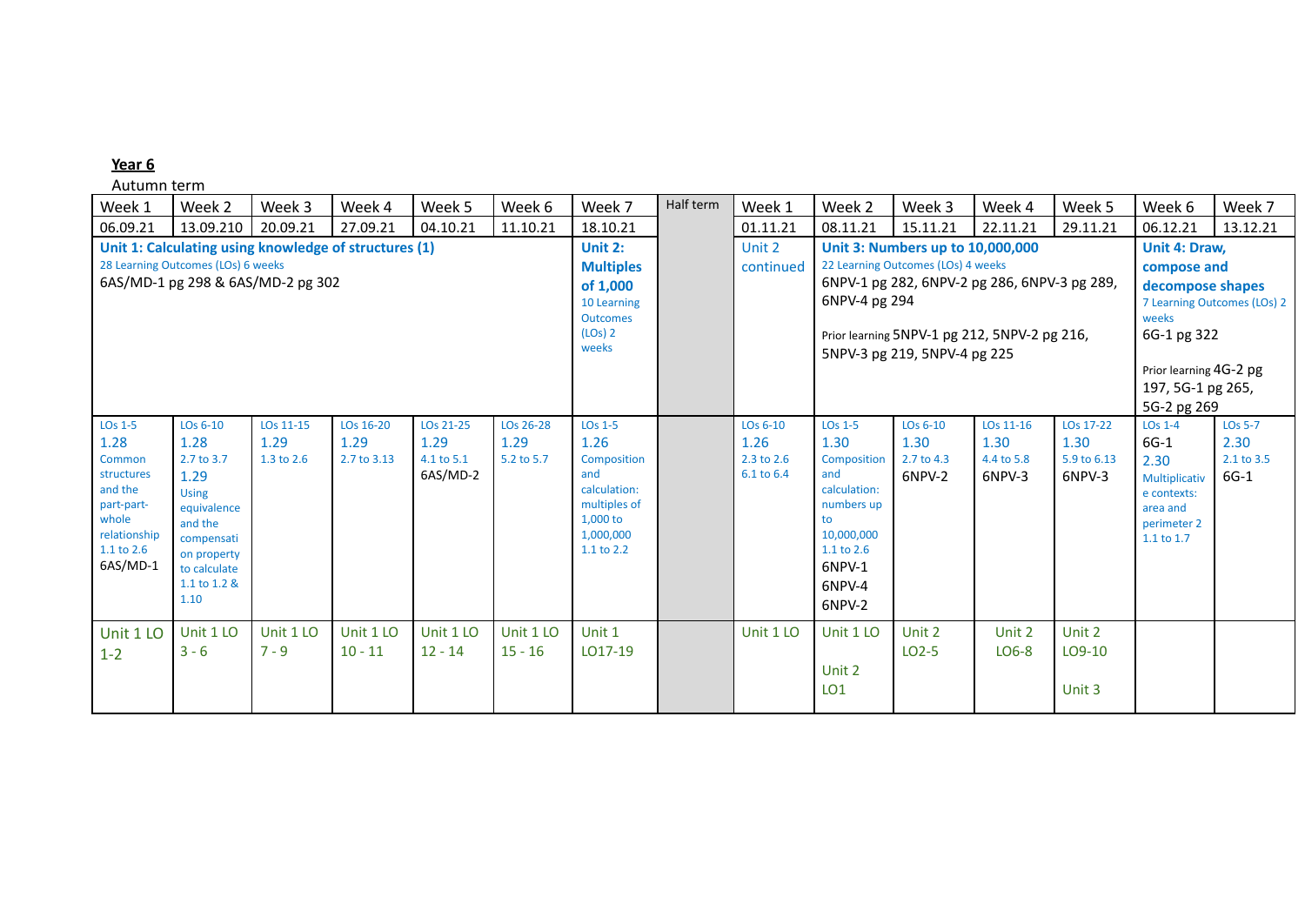| Spring term |  |
|-------------|--|
|-------------|--|

| Week 1                                                                                                                                                                                                                        | Week 2                                                                                                   | Week 3                          | Week 4                                                                                                             | Week 5                                             | Week 6   | Week 7   | Half term | Week 1                                   | Week 2   | Week 3   | Week 4   | Week 5   | Week 6   |
|-------------------------------------------------------------------------------------------------------------------------------------------------------------------------------------------------------------------------------|----------------------------------------------------------------------------------------------------------|---------------------------------|--------------------------------------------------------------------------------------------------------------------|----------------------------------------------------|----------|----------|-----------|------------------------------------------|----------|----------|----------|----------|----------|
| 03.01.22                                                                                                                                                                                                                      | 10.01.22                                                                                                 | 17.01.22                        | 24.01.22                                                                                                           | 31.01.22                                           | 07.02.22 | 14.02.22 |           | 28.02.22                                 | 07.03.22 | 14.03.22 | 21.03.22 | 28.03.22 | 04.04.22 |
| <b>Unit 5: Multiplication and division</b><br>29 Learning Outcomes (LOs) 4 weeks<br>6AS/MD-2 pg 302                                                                                                                           |                                                                                                          |                                 |                                                                                                                    | Unit 6: Area, perimeter, position and<br>direction |          |          |           | <b>Unit 7: Fractions and percentages</b> |          |          |          |          |          |
| LO <sub>s</sub> 1-7<br>2.18<br><b>Using</b><br>equivalence<br>to calculate<br>1.1 to 2.6 and<br>2.11<br>2.23<br>Multiplication<br>strategies for<br>larger<br>numbers and<br>long<br>multiplication<br>3.1 to 4.4<br>6AS/MD-2 | LOs 8-14<br>2.23<br>4.5 to 5.6<br>2.24<br>Division:<br>dividing by<br>two-digit<br>numbers<br>1.1 to 1.3 | LOs 15-21<br>2.24<br>1.4 to 3.2 | LOs 22-29<br>2.24<br>3.3 to 3.7<br>2.25<br><b>Using</b><br>compensatio<br>n to calculate<br>1.1 to 3.4<br>6AS/MD-2 |                                                    |          |          |           |                                          |          |          |          |          |          |
|                                                                                                                                                                                                                               |                                                                                                          |                                 |                                                                                                                    |                                                    |          |          |           |                                          |          |          |          |          |          |